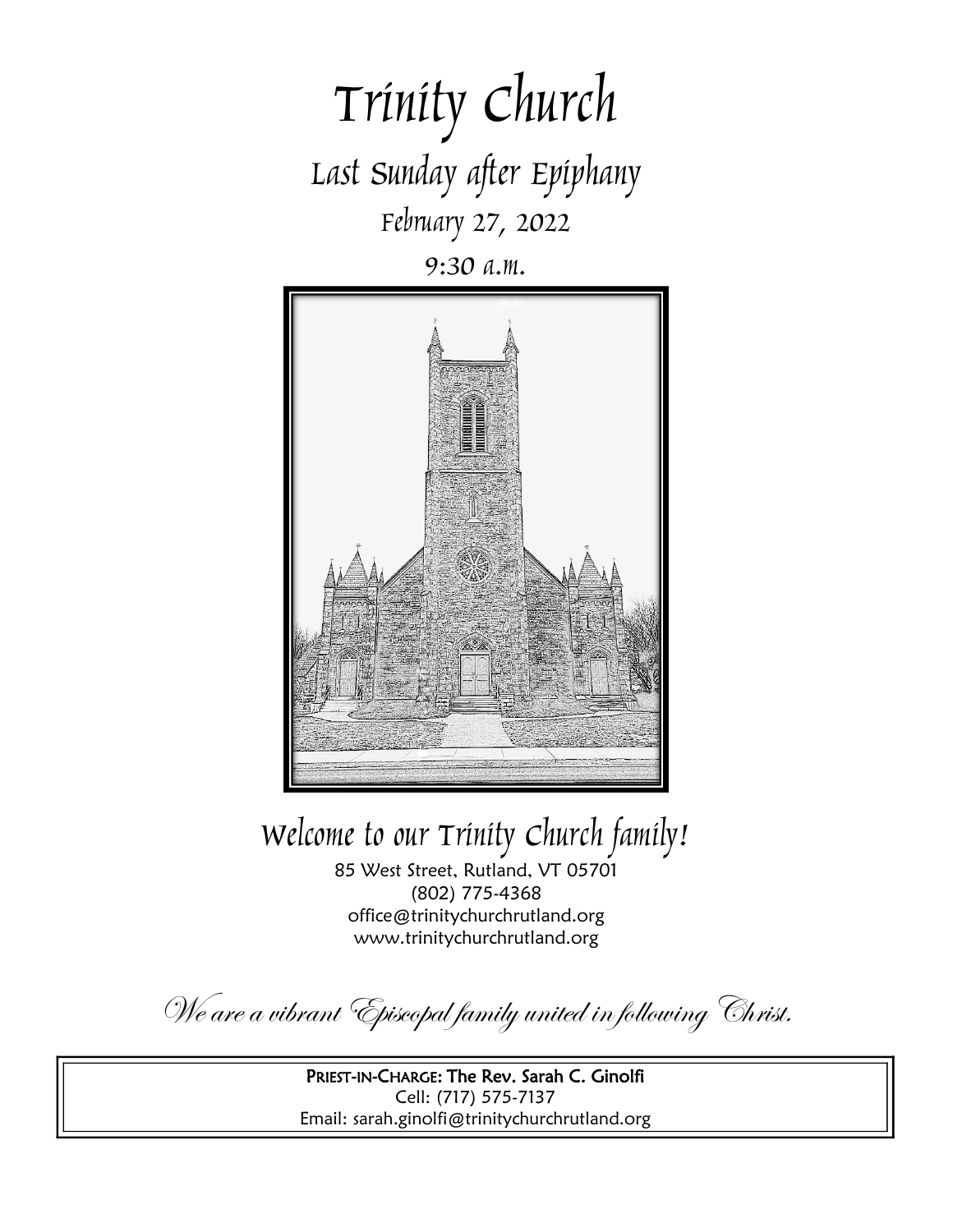### Announcements

Precautions Required for In-Person Worship—With the increase of COVID-19 cases in Vermont and nationwide and for the safety of our Trinity family, we are now requiring that face masks be worn in church and that seating spacing be more strictly followed. If you do not have a mask, please ask the ushers for one. Please use the pews marked with green tape.

Ash Wednesday Worship—We will offer two opportunities for the imposition of ashes on Ash Wednesday. The first service is at noon and the second will be held at 6:00pm. Both services will be in the chapel.

Lenten Series—Our Lenten study program called Lenten 2022 Series: Faith Foundations will be held (mostly) on Tuesdays during lent, from 6:30-8:00pm. The series will be held via Zoom, so please email the office to get the Zoom meeting link. Or you can visit the events tab on our website and click on the link in our calendar. The first meeting will be on March 8. Please note that the March 13 date (Sunday) will be instructed during our worship service.

- March 8 Christ and the Cross
- March 13 Instructed Eucharist (during church)
- March 15 Bible Foundations
- March 22 Prayer Workshop
- March 29 Our Anglican Identity

\*\*\*\*\*\*\*

Our Staff: Priest-in-Charge, the Rev. Sarah Ginolfi; treasurer, Linda Fay; Parish Administrator, Wendy Grace; Music Director, John Riddle; Sexton, Jeff Zoesch

Our Vestry: Senior Warden, Fern Fryer; Junior Warden, Jay Slenker; Members: Melissa Alarie; Lisa F. Boerner; Elizabeth Bushey; Kathy Hall; Rich Jones; David Thurmer; Holly Webb

Today's Liturgical Assistants: Altar Guild-Helen Thomas, Winnie Grace, Mary Ruth, Linda Barcomb; Chalice Assistant—Melissa Slenker; Old Testament Reader—Larry Jensen; Epistle Reader—Wendy Grace; Intercessor— Pat Psholka: *Ushers*—Rich Carlson, Lisa Frankel-Boerner; *Live Stream Tech*—Nanci Gordon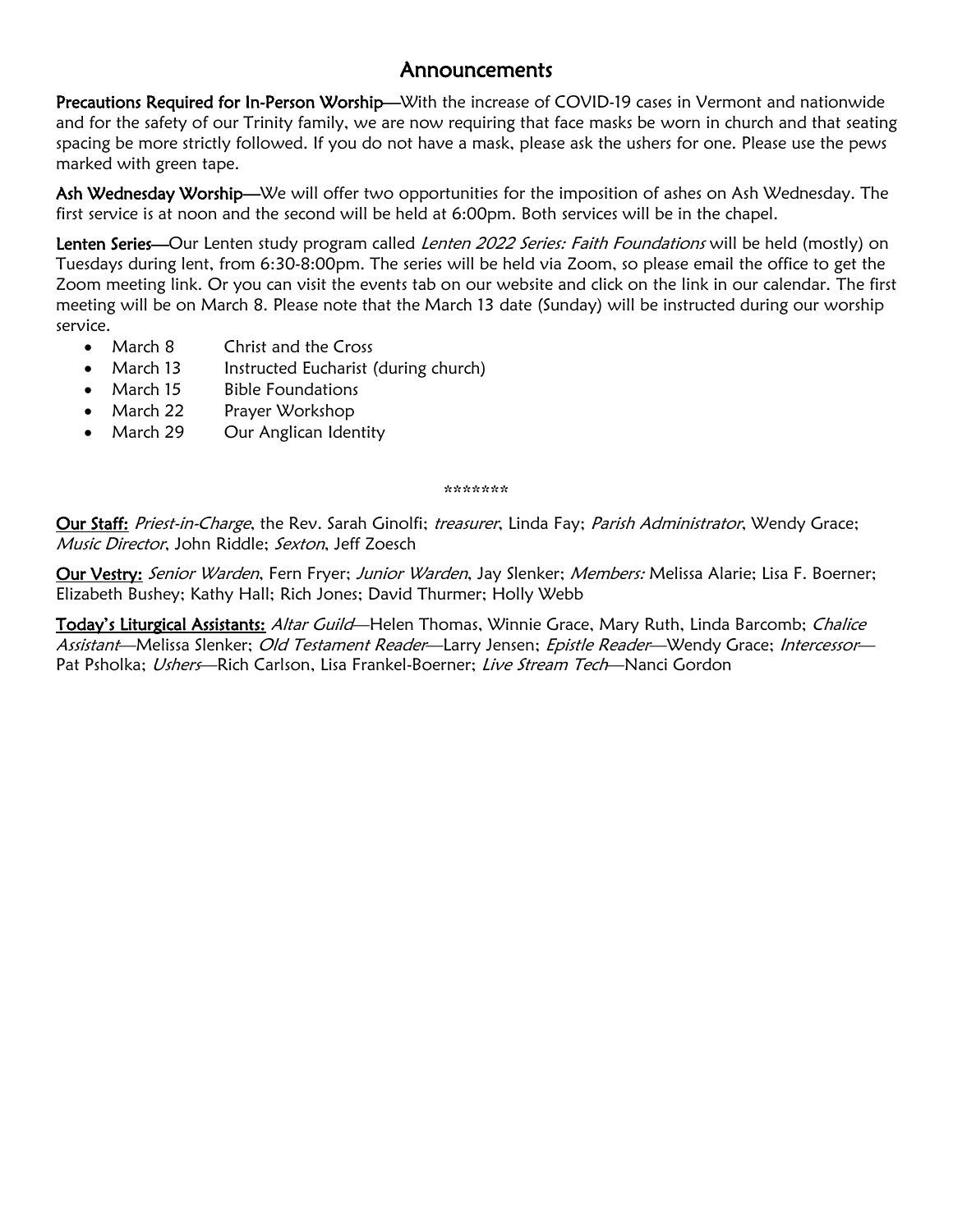## 9:30 a.m. Seventh Sunday after Epiphany – Holy Eucharist

### The Invitatory

Prelude **Praeludium in E major** Praeludium in E major Prelude Vincent Lübeck

Processional Hymn #137 O wondrous type! O vision fair

#### Opening Sentences

Officiant: Blessed be God: Father, Son, and Holy Spirit.

People: And blessed be his kingdom, now and for ever. Amen.

Officiant: Almighty God, to you all hearts are open, all desires known, and from you no secrets are hid: Cleanse the thoughts of our hearts by the inspiration of your Holy Spirit, that we may perfectly love you, and worthily magnify your holy Name; through Christ our Lord. Amen.

Gloria in Excelsis *(service music is found at the front of the hymnal)* S 277

#### The Collect of the Day

Officiant: The Lord be with you. People: And also with you. Officiant: Let us pray.

O God, who before the passion of your only -begotten Son revealed his glory upon the holy mountain: Grant to us that we, beholding by faith the light of his countenance, may be strengthened to bear our cross, and be changed into his likeness from glory to glory; through Jesus Christ our Lord, who lives and reigns with you and the Holy Spirit, one God, for ever and ever. Amen.

## The Word of the Lord

Lessons of the Day

First Reading Exodus 34:29-35

Reader: A reading from the book of Exodus.

Moses came down from Mount Sinai. As he came down from the mountain with the two tablets of the covenant in his hand, Moses did not know that the skin of his face shone because he had been talking with God. When Aaron and all the Israelites saw Moses, the skin of his face was shining, and they were afraid to come near him. But Moses called to them; and Aaron and all the leaders of the congregation returned to him, and Moses spoke with them. Afterward all the Israelites came near, and he gave them in commandment all that the Lord had spoken with him on Mount Sinai. When Moses had finished speaking with them, he put a veil on his face; but whenever Moses went in before the Lord to speak with him, he would take the veil off, until he came out; and when he came out, and told the Israelites what he had been commanded, the Israelites would see the face of Moses, that the skin of his face was shining; and Moses would put the veil on his face again, until he went in to speak with him.

The Word of the Lord.

People: Thanks be to God.

Psalm Psalm 99

Officiant: Please join me in reciting Psalm 99. The congregation will respond on the even numbered, italicized verses.

1 The Lord is King; let the people tremble; \*

he is enthroned upon the cherubim; let the earth shake.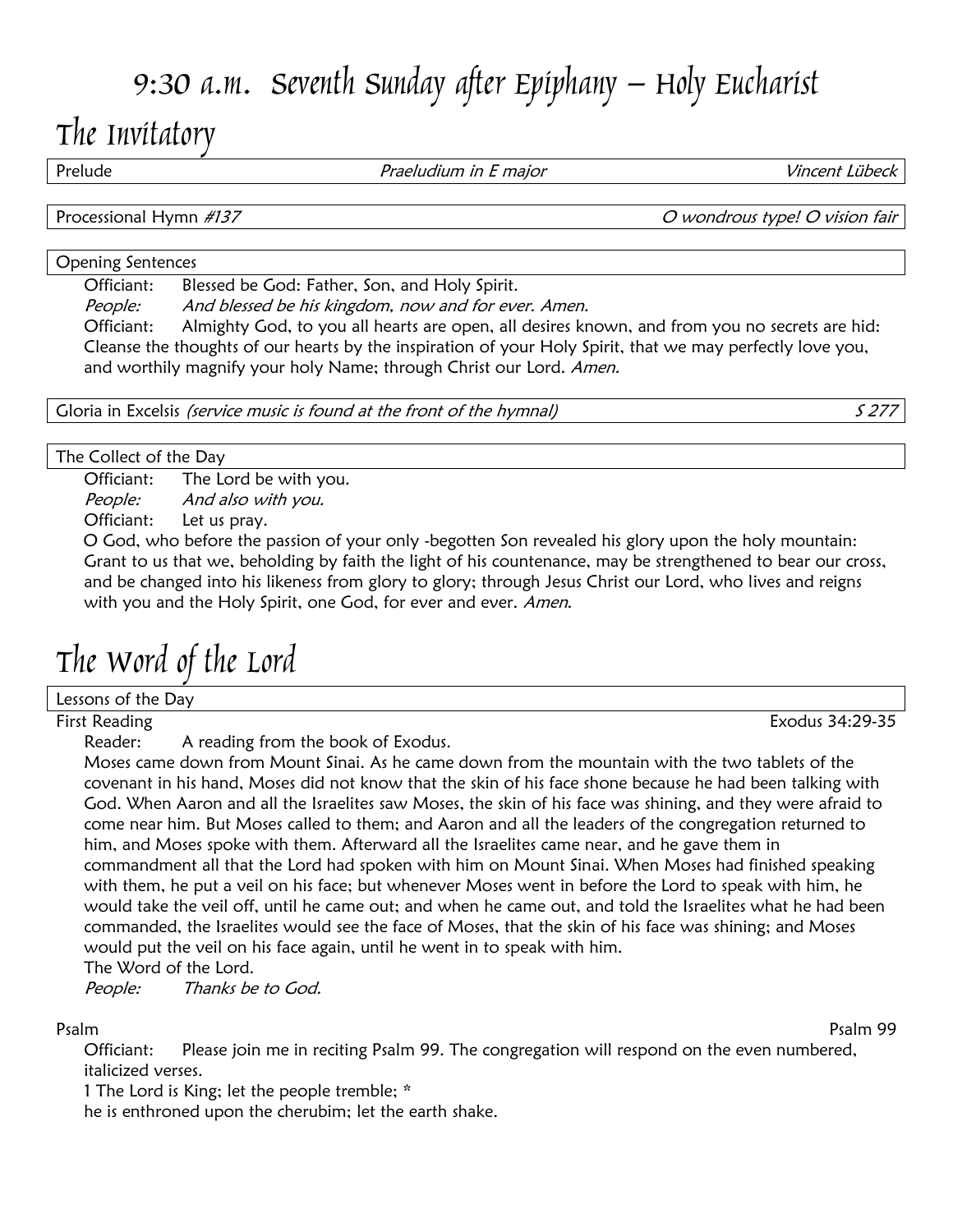2 The Lord is great in Zion; \* he is high above all peoples.

3 Let them confess his Name, which is great and awesome; \* he is the Holy One.

4 "O mighty King, lover of justice, you have established equity; \* you have executed justice and righteousness in Jacob."

5 Proclaim the greatness of the Lord our God and fall down before his footstool; \* he is the Holy One.

6 Moses and Aaron among his priests, and Samuel among those who call upon his Name, \* they called upon the Lord, and he answered them.

7 He spoke to them out of the pillar of cloud; \* they kept his testimonies and the decree that he gave them.

8 O Lord our God, you answered them indeed; \* you were a God who forgave them, yet punished them for their evil deeds.

9 Proclaim the greatness of the Lord our God and worship him upon his holy hill; \* for the Lord our God is the Holy One.

Second Reading 2 Corinthians 3:12-4:2

Reader: A reading from the second letter to the Corinthians.

Since, then, we have such a hope, we act with great boldness, not like Moses, who put a veil over his face to keep the people of Israel from gazing at the end of the glory that was being set aside. But their minds were hardened. Indeed, to this very day, when they hear the reading of the old covenant, that same veil is still there, since only in Christ is it set aside. Indeed, to this very day whenever Moses is read, a veil lies over their minds; but when one turns to the Lord, the veil is removed. Now the Lord is the Spirit, and where the Spirit of the Lord is, there is freedom. And all of us, with unveiled faces, seeing the glory of the Lord as though reflected in a mirror, are being transformed into the same image from one degree of glory to another; for this comes from the Lord, the Spirit. Therefore, since it is by God's mercy that we are engaged in this ministry, we do not lose heart. We have renounced the shameful things that one hides; we refuse to practice cunning or to falsify God's word; but by the open statement of the truth we commend ourselves to the conscience of everyone in the sight of God.

The Word of Lord.

People: Thanks be to God.

Sequence Hymn #129 Sequence Hymn #129

### Gospel Luke 9:28-36

Officiant: The Holy Gospel of our Lord Jesus Christ according to Luke.

People: Glory to you, Lord Christ.

Jesus took with him Peter and John and James, and went up on the mountain to pray. And while he was praying, the appearance of his face changed, and his clothes became dazzling white. Suddenly they saw two men, Moses and Elijah, talking to him. They appeared in glory and were speaking of his departure, which he was about to accomplish at Jerusalem. Now Peter and his companions were weighed down with sleep; but since they had stayed awake, they saw his glory and the two men who stood with him. Just as they were leaving him, Peter said to Jesus, "Master, it is good for us to be here; let us make three dwellings, one for you, one for Moses, and one for Elijah"--not knowing what he said. While he was saying this, a cloud came and overshadowed them; and they were terrified as they entered the cloud. Then from the cloud came a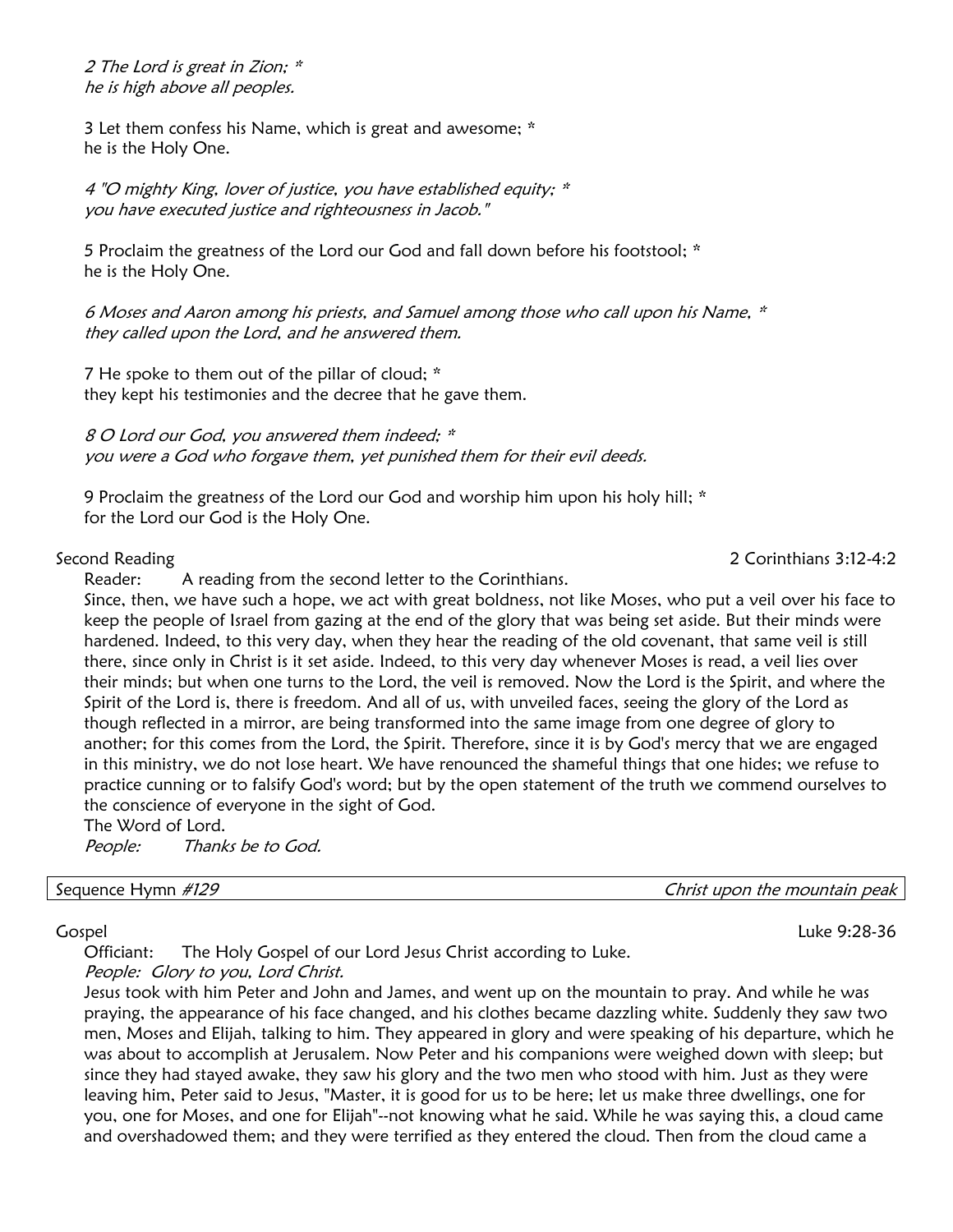voice that said, "This is my Son, my Chosen; listen to him!" When the voice had spoken, Jesus was found alone. And they kept silent and in those days told no one any of the things they had seen. The Gospel of the Lord.

People: Praise to you, Lord Christ.

Story Share **Example 2018** Story Share **Example 2018** Story Share **Example 2019** Story Share **Example 2019** Story Share **Example 2019** Story Share **Example 2019** Story Share **Example 2019** Story Share 2019 Story Share 2019

| The Nicene Creed (Congregation)     |                                                                                                                                                                                  |  |  |  |
|-------------------------------------|----------------------------------------------------------------------------------------------------------------------------------------------------------------------------------|--|--|--|
| Officiant:                          | Please join me in saying the Nicene Creed.                                                                                                                                       |  |  |  |
| People:                             | We believe in one God, the Father, the Almighty, maker of heaven and earth, of all that is,                                                                                      |  |  |  |
|                                     | seen and unseen.                                                                                                                                                                 |  |  |  |
|                                     | We believe in one Lord, Jesus Christ, the only Son of God, eternally begotten of the Father,                                                                                     |  |  |  |
|                                     | God from God, Light from Light, true God from true God, begotten, not made, of one Being                                                                                         |  |  |  |
|                                     | with the Father. Through him all things were made. For us and for our salvation he came<br>down from heaven: by the power of the Holy Spirit he became incarnate from the Virgin |  |  |  |
|                                     | Mary, and was made man. For our sake he was crucified under Pontius Pilate; he suffered                                                                                          |  |  |  |
|                                     | death and was buried. On the third day he rose again in accordance with the Scriptures; he                                                                                       |  |  |  |
|                                     | ascended into heaven and is seated at the right hand of the Father. He will come again in                                                                                        |  |  |  |
|                                     | glory to judge the living and the dead, and his kingdom will have no end.                                                                                                        |  |  |  |
|                                     | We believe in the Holy Spirit, the Lord, the giver of life, who proceeds from the Father and                                                                                     |  |  |  |
|                                     | the Son. With the Father and the Son he is worshiped and glorified. He has spoken through                                                                                        |  |  |  |
|                                     | the Prophets. We believe in one holy catholic and apostolic Church. We acknowledge one                                                                                           |  |  |  |
|                                     | baptism for the forgiveness of sins. We look for the resurrection of the dead, and the life of<br>the world to come. Amen.                                                       |  |  |  |
|                                     |                                                                                                                                                                                  |  |  |  |
| Intercession Prayers and Confession |                                                                                                                                                                                  |  |  |  |
| Reader:                             | Dear God, we seek to follow your will. Guide us as we deepen in spirituality, grow in                                                                                            |  |  |  |
|                                     | compassion, and be your courageous hope in the world. Father, we pray for your holy                                                                                              |  |  |  |
|                                     | Catholic Church. We pray for The Anglican Church of Kenya; St. Michael's Church,                                                                                                 |  |  |  |
|                                     | Brattleboro; the Rev. Mary Lindquist.                                                                                                                                            |  |  |  |
| People:                             | That we all may be one.                                                                                                                                                          |  |  |  |
| Reader:                             | Grant that every member of the Church may truly and humbly serve you;                                                                                                            |  |  |  |
| People:                             | That your Name may be glorified by all people.                                                                                                                                   |  |  |  |
| Reader:                             | We pray for all bishops, priests, and deacons. We pray especially for Justin, Archbishop of                                                                                      |  |  |  |
|                                     | Canterbury; Michael, our Presiding Bishop; Shannon, our Bishop; and Sarah, our priest.                                                                                           |  |  |  |
| People:                             | That they may be faithful ministers of your Word and Sacraments.                                                                                                                 |  |  |  |
| Reader:                             | We pray for all who govern and hold authority in the nations of the world;                                                                                                       |  |  |  |
| People:                             | That there may be justice and peace on the earth.                                                                                                                                |  |  |  |
| Reader:                             | Give us grace to do your will in all that we undertake;                                                                                                                          |  |  |  |
| People:                             | That our works may find favor in your sight.                                                                                                                                     |  |  |  |
| Reader:                             | We pray for all victims of violence; for those persecuted for race or gender; for all suffering                                                                                  |  |  |  |
|                                     | financial hardship. We remember those commended to us, especially Lyssa & Andrew, Joan,                                                                                          |  |  |  |
|                                     | Patricia, Gary and Elaine, Dennis, Rodney, John, Meg, Mike, Emily, Eric, Mona, Harriet,<br>Mary Ann. Have compassion on those who suffer from any grief or trouble;              |  |  |  |
|                                     |                                                                                                                                                                                  |  |  |  |
| People:                             | That they may be delivered from their distress.                                                                                                                                  |  |  |  |
| Reader:                             | Give to the departed eternal rest.                                                                                                                                               |  |  |  |
| People:                             | Let light perpetual shine upon them.                                                                                                                                             |  |  |  |
| Reader:                             | We praise you for your saints who have entered into joy;                                                                                                                         |  |  |  |
| People:                             | May we also come to share in your heavenly kingdom.                                                                                                                              |  |  |  |

Reader: Praise God for those in every generation in whom Christ has been honored. We pray for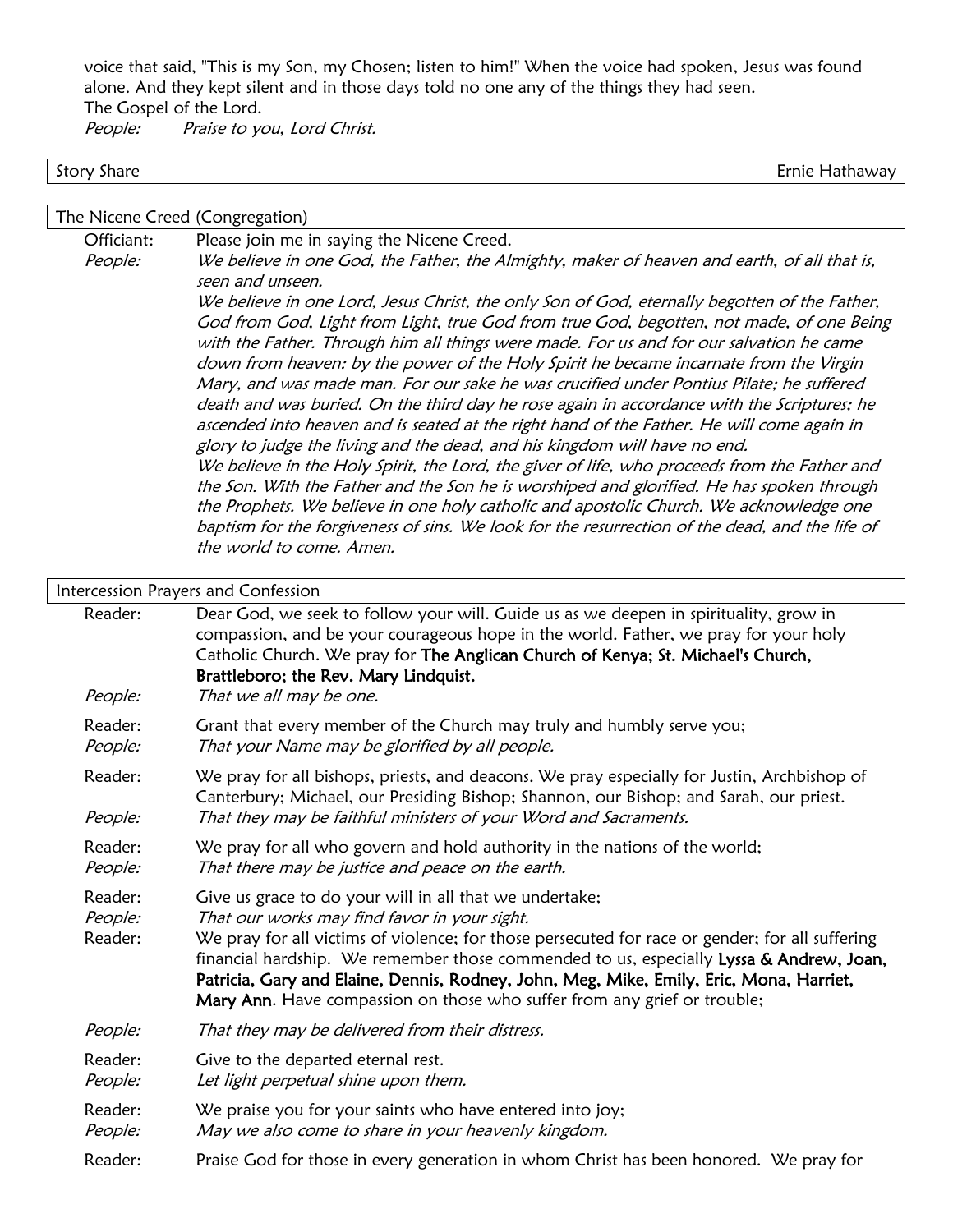parishioners celebrating birthdays and anniversaries, especially Winnie Grace, Shannon Hill, Laurie Nichols, Patty Searles, Alena Hayes. Pray that we may have grace to glorify Christ in our own day. Silence.

Celebrant: Look with pity, O heavenly Father, upon the people in this land who live with injustice, terror, disease, and death as their constant companions. Have mercy upon us. Help us to eliminate our cruelty to these our neighbors. Strengthen those who spend their lives establishing equal protection of the law and equal opportunities for all. And grant that every one of us may enjoy a fair portion of the riches of this land; through Jesus Christ our Lord. Amen.

The Confession and Absolution

| Celebrant: | Let us confess our sins against God and our neighbor.                                         |
|------------|-----------------------------------------------------------------------------------------------|
| All:       | Most merciful God, we confess that we have sinned against you in thought, word, and deed,     |
|            | by what we have done, and by what we have left undone. We have not loved you with our         |
|            | whole heart; we have not loved our neighbors as ourselves. We are truly sorry and we          |
|            | humbly repent. For the sake of your Son Jesus Christ, have mercy on us and forgive us; that   |
|            | we may delight in your will, and walk in your ways, to the glory of your Name. Amen.          |
| Celebrant: | Almighty God have mercy on you, forgive you all your sins through our Lord Jesus Christ,      |
|            | strengthen you in all goodness, and by the power of the Holy Spirit keep you in eternal life. |
|            | Amen.                                                                                         |

#### The Peace

| Celebrant: | The peace of the Lord be always with you. |
|------------|-------------------------------------------|
| People:    | And also with you.                        |

Thank you for remaining in your place for the passing of the peace. In these times, you may exchange the peace through eye contact with a wave, a bow, a smile, or whatever motion you grow to embrace in this adapted practice.

#### **Announcements**

All may come up the center aisle to receive Communion. Alert an usher if you wish to receive communion in your seat. The priest will distribute the bread and the wine in "kits" that we will consume together once all are served. Those wishing to receive a blessing instead of Communion are invited to cross their arms as a signal to the priest. Also, for various reasons, some opt to receive communion in "one kind" i.e. only the bread or only the wine. Communion in "one kind" still constitutes the full receipt of Communion. Let those serving Communion know if this is your preference upon arrival to the railing.

Thank you for your financial commitment to the life of Trinity Church. Your gift helps our church family spread God's love and joy in the world! Offering plates are located at the top of the center aisle on the way to the altar as well as near the center exit doors.

Offertory Hymn # 460, st. 1 and 4 Alleluia! sing to Jesus

## The Holy Communion

| The Great Thanksgiving |                                         | S 120 |
|------------------------|-----------------------------------------|-------|
| Celebrant:             | The Lord be with you.                   |       |
| <i>People:</i>         | And also with you.                      |       |
| Celebrant:             | Lift up your hearts.                    |       |
| <i>People:</i>         | We lift them to the Lord.               |       |
| Celebrant:             | Let us give thanks to the Lord our God. |       |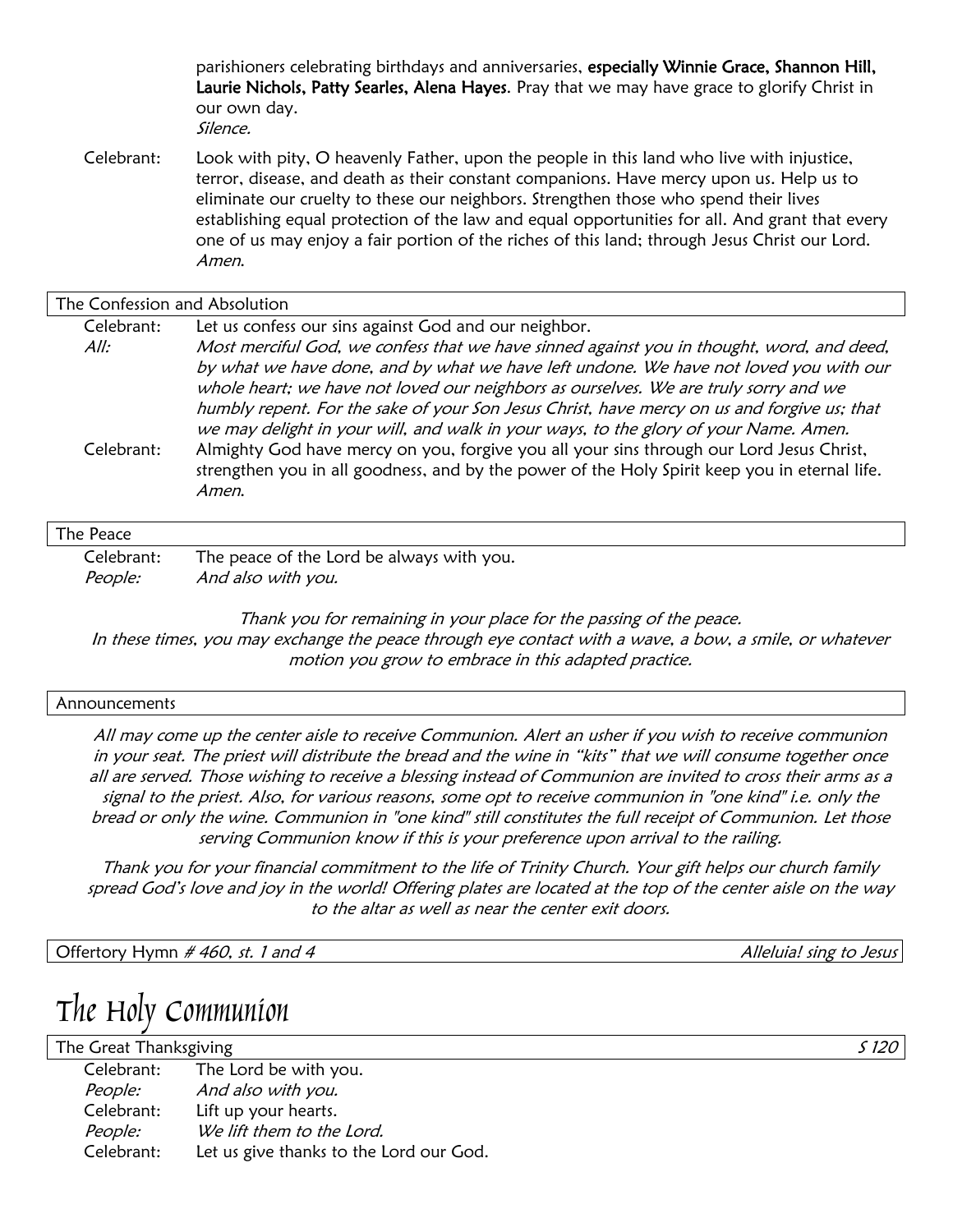People: It is right to give him thanks and praise.

Celebrant: It is right, and a good and joyful thing, always and everywhere to give thanks to you, Father Almighty, Creator of heaven and earth, because in the mystery of the Word made flesh, you have caused a new light to shine in our hearts, to give the knowledge of your glory in the face of your son Jesus Christ our Lord. Therefore we praise you, joining our voices with Angels and Archangels and with all the company of heaven, who for ever sing this hymn to proclaim the glory of your Name:

Sanctus  $\sim$  Since  $\sim$  Since  $\sim$  Since  $\sim$  Since  $\sim$  Since  $\sim$  Since  $\sim$  Since  $\sim$  Since  $\sim$  Since  $\sim$  Since  $\sim$  Since  $\sim$  Since  $\sim$  Since  $\sim$  Since  $\sim$  Since  $\sim$  Since  $\sim$  Since  $\sim$  Since  $\sim$  Since  $\sim$ 

All: Holy, Holy, Holy Lord, God of power and might, heaven and earth are full of your glory. Hosanna in the highest. Blessed is he who comes in the name of the Lord. Hosanna in the highest.

### Eucharistic Prayer A (People stand or kneel as able.)

Celebrant: Holy and gracious Father: In your infinite love you made us for yourself, and, when we had fallen into sin and become subject to evil and death, you, in your mercy, sent Jesus Christ, your only and eternal Son, to share our human nature, to live and die as one of us, to reconcile us to you, the God and Father of all. He stretched out his arms upon the cross, and offered himself, in obedience to your will, a perfect sacrifice for the whole world. On the night he was handed over to suffering and death, our Lord Jesus Christ took bread; and when he had given thanks to you, he broke it, and gave it to his disciples, and said, "Take, eat: This is my Body, which is given for you. Do this for the remembrance of me." After supper he took the cup of wine; and when he had given thanks, he gave it to them, and said, "Drink this, all of you: This is my Blood of the new Covenant, which is shed for you and for all for the forgiveness of sins. Whenever you drink it, do this for the remembrance of me." Therefore we proclaim the mystery of faith: All: Christ has died. Christ is risen. Christ will come again. Celebrant: We celebrate the memorial of our redemption, O Father, in this sacrifice of praise and thanksgiving. Recalling his death, resurrection, and ascension, we offer you these gifts. Sanctify them by your Holy Spirit to be for your people the Body and Blood of your Son, the holy food and drink of new and unending life in him. Sanctify us also that we may faithfully receive this holy Sacrament, and serve you in unity, constancy, and peace; and at the last day bring us with all your saints into the joy of your eternal kingdom. All this we ask through your Son Jesus Christ: By him, and with him, and in him, in the unity of the Holy Spirit all honor and glory is yours, Almighty Father, now and for ever. AMEN.

The Lord's Prayer Celebrant: And now, as our Savior Christ has taught us, we are bold to say, All: Our Father, who art in heaven, hallowed be thy Name, thy kingdom come, thy will be done, on earth as it is in heaven. Give us this day our daily bread. And forgive us our trespasses, as we forgive those who trespass against us. And lead us not into temptation, but deliver us from evil. For thine is the kingdom, and the power, and the glory, for ever and ever. Amen.

### The Fraction

| Celebrant: | Alleluia, Christ our Passover is sacrificed for us. |  |
|------------|-----------------------------------------------------|--|
| People:    | Therefore, let us keep the feast. Alleluia!         |  |